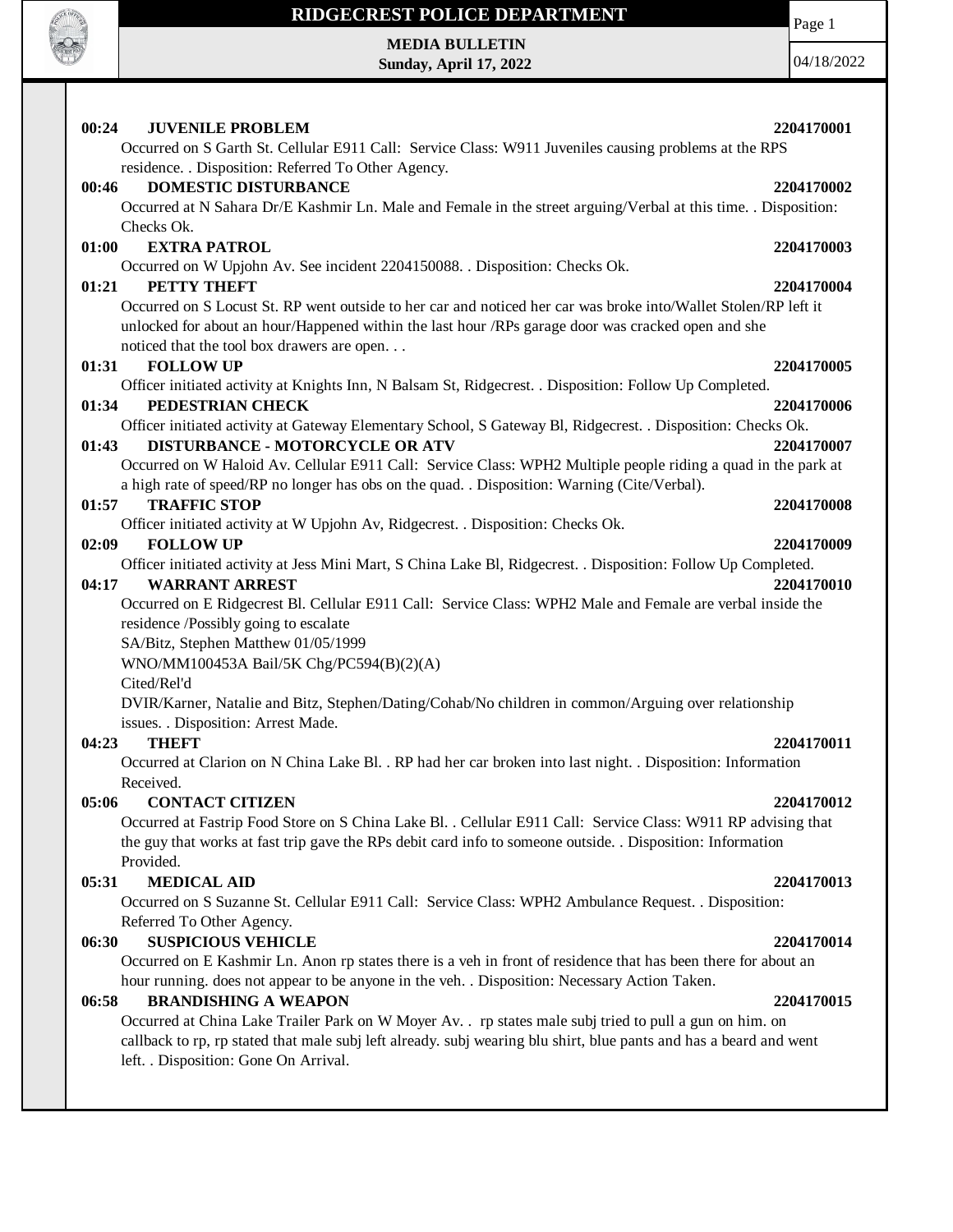

Page 2

**MEDIA BULLETIN Sunday, April 17, 2022**

04/18/2022

| 07:14 | <b>ACO CALL</b><br>Occurred at Animal Shelter on S County Line Rd. . Rp states she found 2 dogs and will be at the shelter waiting     | 2204170016 |
|-------|----------------------------------------------------------------------------------------------------------------------------------------|------------|
|       | for an officer. . Disposition: Animal Control Handled.                                                                                 |            |
| 07:16 | <b>STOLEN VEHICLE REPORT</b>                                                                                                           | 2204170017 |
|       | Occurred on S Sims St. Call rp//rp states dirt bike was stolen. . Disposition: Report Taken.                                           |            |
| 07:43 | <b>BATTERY</b>                                                                                                                         | 2204170018 |
|       | Occurred on E Commercial Av. rp states the girl that has been threatening her the last couple of days is now at                        |            |
|       | her residence threatening her. rp states other female is in a blue and black nissan. . Disposition: Report Taken.                      |            |
| 07:48 | <b>BURGLARY ALARM</b>                                                                                                                  | 2204170019 |
|       | Occurred at Desert Christian Center on E Bataan Av. . Commercial. . Disposition: False Alarm.                                          |            |
| 08:00 | <b>WARRANT ARREST</b>                                                                                                                  | 2204170020 |
|       | Occurred on N Warner St. Rp states there is a female in front of her house. rp states female is going through                          |            |
|       | her backpack in front of the house. rp just wants to make sure that she is ok.                                                         |            |
|       |                                                                                                                                        |            |
|       | checkered pants/short hair                                                                                                             |            |
|       | SA/Tharp, Siera 10/20/98                                                                                                               |            |
|       | RM055644A/\$2k/PC 647(F)                                                                                                               |            |
|       | RM055373A/\$2k/HS 11550(A)                                                                                                             |            |
|       | RM055231A/\$2k/HS 11364                                                                                                                |            |
|       | RM055789A/\$1k/PC 647(F) Drugs                                                                                                         |            |
|       | cited/rel'd and left the area. . Disposition: Arrest Made.                                                                             |            |
| 08:05 | <b>TRAFFIC HAZARD</b>                                                                                                                  | 2204170021 |
|       | Officer initiated activity at S College Heights Bl, Ridgecrest. (Hundred block.) street sign in roadway                                |            |
|       | Disposition: Necessary Action Taken.                                                                                                   |            |
| 08:14 | <b>MEDICAL AID</b>                                                                                                                     | 2204170022 |
|       | Occurred on W Church Av. ambulance request. . Disposition: Referred To Other Agency.                                                   |            |
| 08:14 | <b>BURGLARY ALARM</b>                                                                                                                  | 2204170023 |
|       | Occurred at Jess Mini Mart on S China Lake Bl. . Commercial. . Disposition: False Alarm.                                               |            |
| 08:16 | <b>TRAFFIC STOP</b>                                                                                                                    | 2204170024 |
|       | Officer initiated activity at S Gemstone St/E California Av, Ridgecrest. . Disposition: Warning (Cite/Verbal).                         |            |
| 08:21 | <b>SUSPICIOUS PERSON</b>                                                                                                               | 2204170025 |
|       | Occurred at Howard's Mini Mart on W Upjohn Av. . Rp states juv asking customers to buy him tobacco. .                                  |            |
|       | Disposition: Warning (Cite/Verbal).                                                                                                    |            |
| 08:29 | <b>CONTACT CITIZEN</b>                                                                                                                 | 2204170026 |
|       | Occurred at Briarwood Apts on W Drummond Av. . CALL RP//rp states p12 was supposed to get in contact                                   |            |
|       | with her regarding a case. . Disposition: Necessary Action Taken.                                                                      |            |
| 09:00 | <b>CITIZEN ASSIST</b>                                                                                                                  | 2204170027 |
|       | Occurred on W Church Av. ambulance request. . Disposition: Assisted.                                                                   |            |
| 09:01 | <b>FOLLOW UP</b>                                                                                                                       | 2204170028 |
|       | Officer initiated activity at The Barn 2, N China Lake Bl, Ridgecrest. . Disposition: Follow Up Completed.                             |            |
| 09:45 | <b>Mental Health Evaluation</b>                                                                                                        | 2204170029 |
|       | Occurred at Ridgecrest Regional Hospital on N China Lake Bl. Disposition: Necessary Action Taken.                                      |            |
| 09:46 | <b>FOLLOW UP</b>                                                                                                                       | 2204170030 |
|       | Officer initiated activity at Jess Mini Mart, S China Lake Bl, Ridgecrest. . Disposition: Follow Up Completed.                         |            |
| 09:47 | <b>ACO CALL</b>                                                                                                                        | 2204170031 |
|       | Occurred at Animal Shelter on S County Line Rd. . Meet rp at shelter. . Disposition: Animal Control Handled.                           |            |
| 10:18 | <b>STOLEN VEHICLE REPORT</b>                                                                                                           | 2204170032 |
|       | Occurred at Springhill Suites Marriott on E Sydnor Av. . Rp states states dirt bike was stolen sometime last<br>night around 2100 hrs. |            |
|       |                                                                                                                                        |            |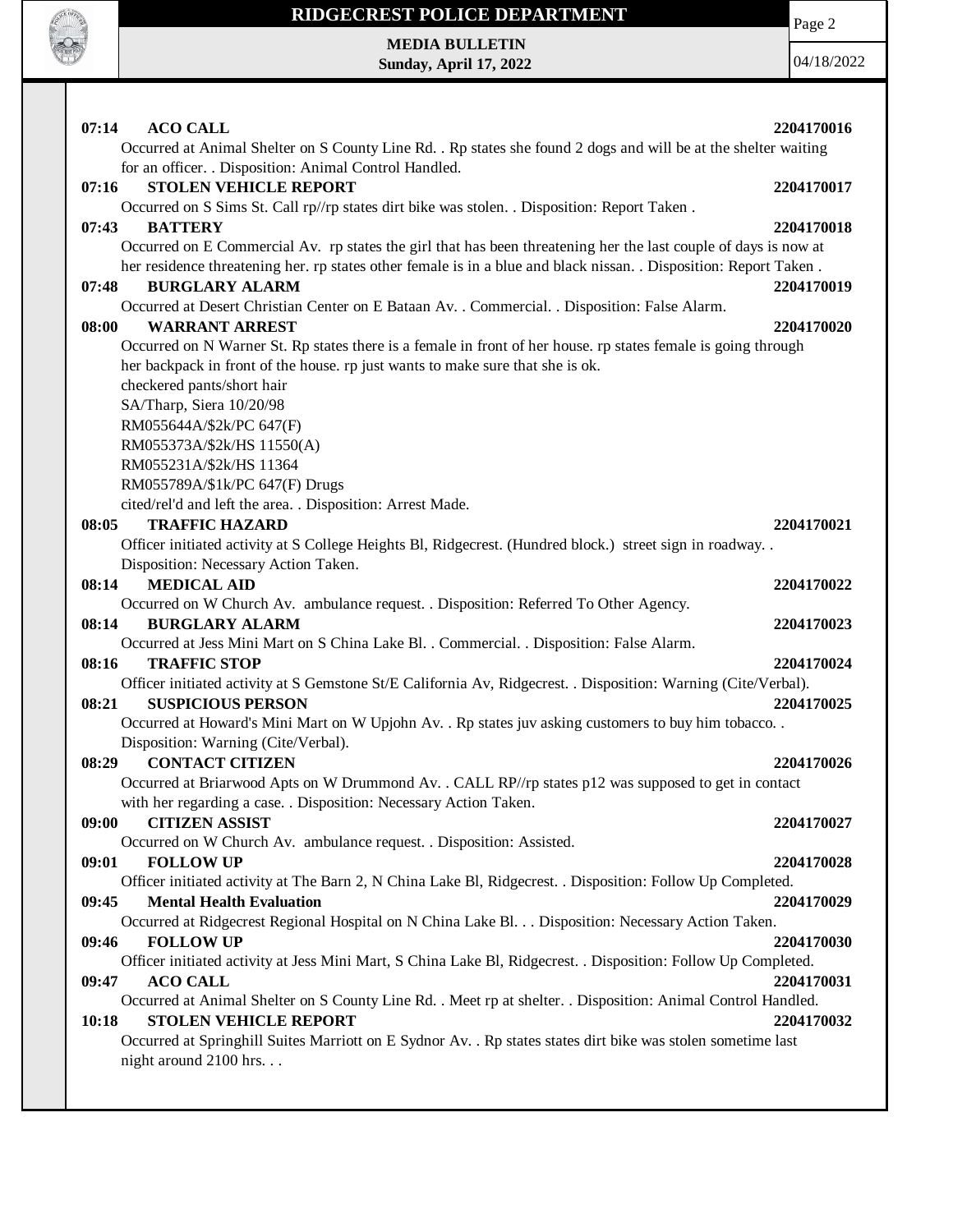

Page 3

**MEDIA BULLETIN Sunday, April 17, 2022**

04/18/2022

| 10:53 | <b>911 WIRELESS CALL</b>                                                                                         | 2204170033 |
|-------|------------------------------------------------------------------------------------------------------------------|------------|
|       | Occurred at City Of Ridgecrest on W California Av. . misdial. . Disposition: Log Note Only.                      |            |
| 10:59 | <b>INFORMATION</b>                                                                                               | 2204170034 |
|       | Occurred on W Robertson Av. RP complaining neighbors are harassing her via cigarette smoke. . Disposition:       |            |
|       | Information Provided.                                                                                            |            |
| 11:01 | 911 WIRELESS CALL                                                                                                | 2204170035 |
|       | Occurred at City Of Ridgecrest on W California Av. . silence// no answer on callback. . Disposition: Log Note    |            |
|       | Only.                                                                                                            |            |
| 11:16 | <b>MEDICAL AID</b>                                                                                               | 2204170036 |
|       | Occurred on N Palm Dr. ambulance request. . Disposition: Referred To Other Agency.                               |            |
| 11:18 | <b>TRAFFIC STOP</b>                                                                                              | 2204170037 |
|       | Officer initiated activity at N Gold Canyon Dr, Ridgecrest. (Hundred block.). . Disposition: Warning             |            |
|       | (Cite/Verbal).                                                                                                   |            |
| 11:30 | <b>WELFARE CHECK</b>                                                                                             | 2204170038 |
|       | Occurred on N Palm Dr. Rp states son is back at home. rp believes that son took about 15 tylenol pills. .        |            |
|       | Disposition: Checks Ok.                                                                                          |            |
| 11:32 | <b>CONTACT CITIZEN</b>                                                                                           | 2204170039 |
|       | Occurred at Ridgecrest Regional Hospital on N China Lake Bl. . ER requesting to speak to P12 regarding subj      |            |
| 11:36 | from earlier. . Disposition: Necessary Action Taken.<br><b>UNAUTHORIZED USE OF ACCESS CARD</b>                   | 2204170040 |
|       | Occurred at Red Rock Liquor on E California Av. . Rp states subj just used her card at red rock and have him on  |            |
|       | video. . Disposition: Log Note Only.                                                                             |            |
| 11:56 | <b>UNAUTHORIZED USE OF ACCESS CARD</b>                                                                           | 2204170041 |
|       | Occurred at 1-STOP Market on N China Lake Bl. Disposition: Necessary Action Taken.                               |            |
| 12:43 | <b>FOUND CHILD</b>                                                                                               | 2204170042 |
|       | Occurred on N Cisco St. (Hundred block.). . Disposition: Report Taken.                                           |            |
| 14:15 | <b>EXTRA PATROL</b>                                                                                              | 2204170043 |
|       | Occurred at Arrowhead Mobile Home Park on N Norma St. . Rp requesting xpats throughout the night. .              |            |
|       | Disposition: Checks Ok.                                                                                          |            |
| 14:50 | <b>WELFARE CHECK</b>                                                                                             | 2204170044 |
|       | Occurred on N Norma St. (Hundred block.) wfa/yellow sweater/jeans. . Disposition: Unable To Locate.              |            |
| 14:52 | <b>SHOPLIFTING</b>                                                                                               | 2204170045 |
|       | Occurred at Stater Brothers #109 on N China Lake Bl. . Subj pushed out a cart yesterday. . Disposition:          |            |
|       | Information Provided.                                                                                            |            |
| 15:37 | <b>MISSING JUV</b>                                                                                               | 2204170046 |
|       | Occurred on W St George Av. rp states grandson was on the porch and went to go check on him and he can           |            |
|       | not find him//missing 2 yo//approx 5 mins ago//blue pants white sneakers//mother was called and she advised      |            |
|       | that she has the 2 yo with her and was taking him back to the house. . Disposition: Call Cancelled.              |            |
| 15:46 | <b>MEDICAL AID</b>                                                                                               | 2204170047 |
|       | Occurred at Larkspur Apartments on S Downs St. . ambulance request. . Disposition: Referred To Other             |            |
|       | Agency.                                                                                                          |            |
| 15:51 | 911 WIRELESS CALL<br>Occurred at City Of Ridgecrest on W California Av. . misdial. . Disposition: Log Note Only. | 2204170048 |
| 16:04 | <b>FOUND PROPERTY</b>                                                                                            | 2204170049 |
|       | Occurred on W Benson Av. Rp states fiance found someone's tablet in her bushes. . Disposition: Report Taken      |            |
|       |                                                                                                                  |            |
|       |                                                                                                                  |            |
|       |                                                                                                                  |            |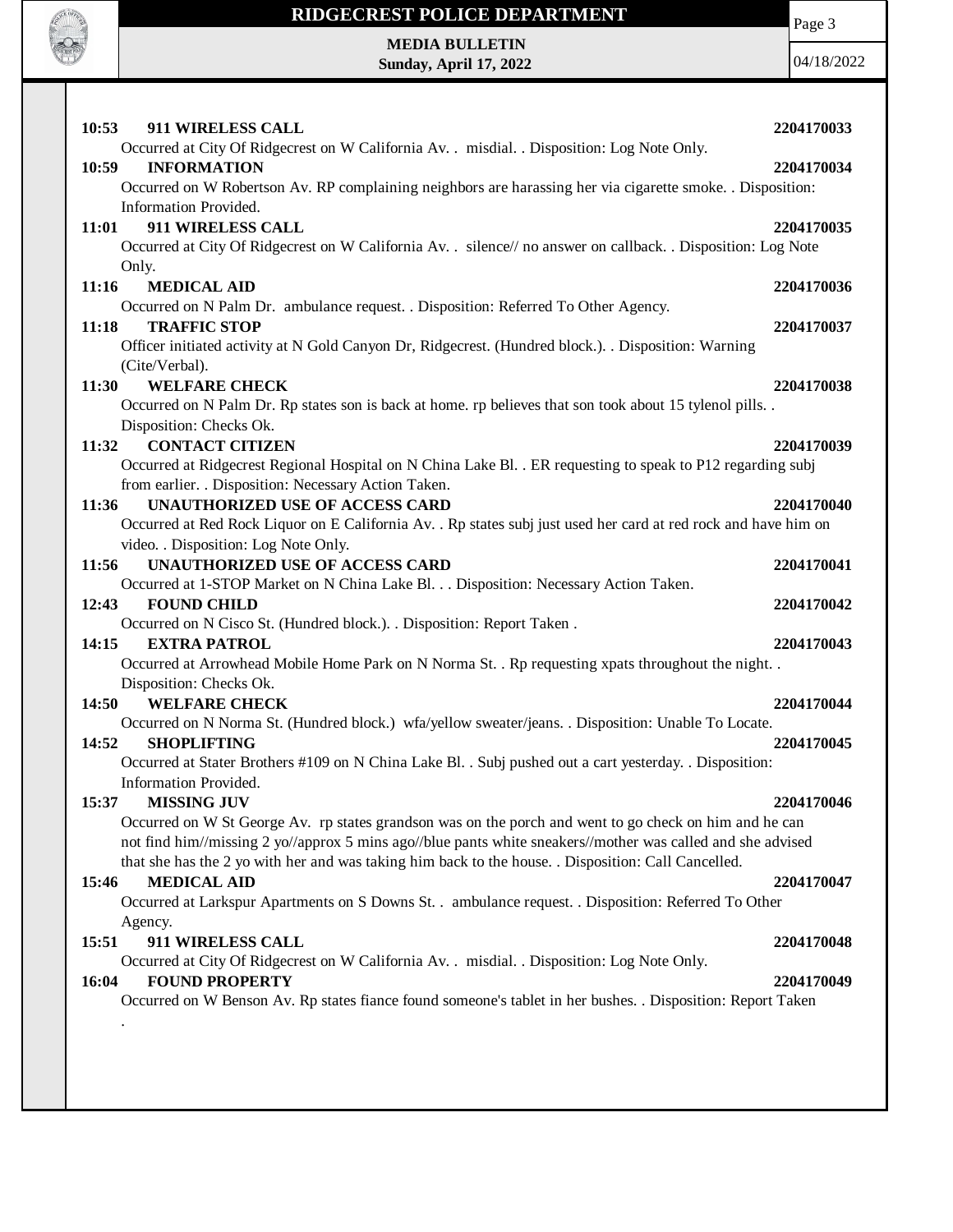